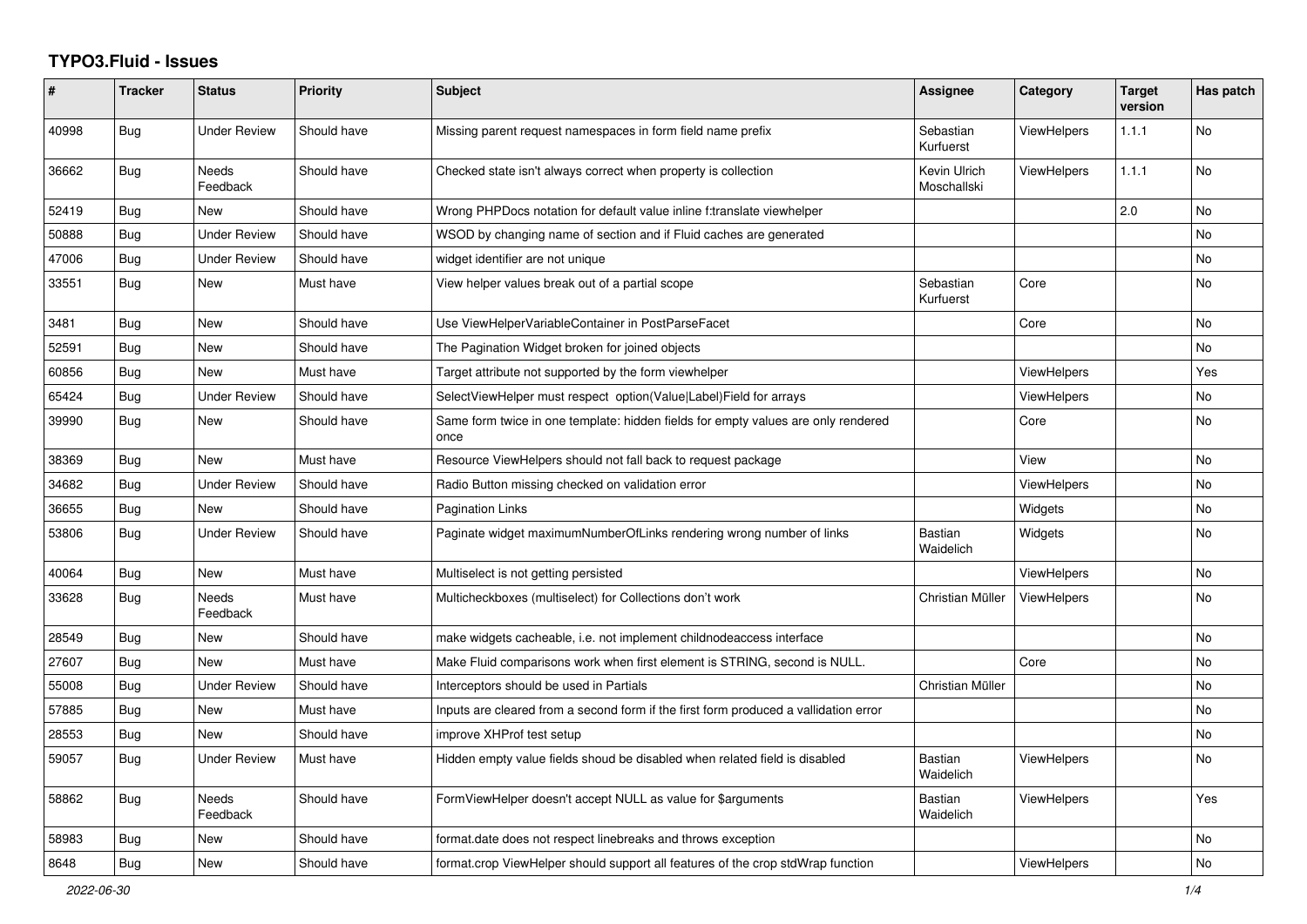| ∦     | <b>Tracker</b> | <b>Status</b>       | <b>Priority</b> | <b>Subject</b>                                                                                              | <b>Assignee</b>        | Category    | <b>Target</b><br>version | Has patch |
|-------|----------------|---------------------|-----------------|-------------------------------------------------------------------------------------------------------------|------------------------|-------------|--------------------------|-----------|
| 49038 | Bug            | New                 | Must have       | form.select does not select the first item if prependOptionValue is used                                    |                        |             |                          | No        |
| 37619 | <b>Bug</b>     | New                 | Should have     | Fatal Error when using variable in name attribute of Section ViewHelper                                     |                        | ViewHelpers |                          | No        |
| 58921 | <b>Bug</b>     | New                 | Should have     | f:form.* VHs crash if NOT inside f:form but followed by f:form                                              |                        |             |                          | No        |
| 49600 | Bug            | <b>New</b>          | Should have     | f:form tag shown as a HTML on frontend                                                                      |                        | ViewHelpers |                          | No        |
| 52536 | <b>Bug</b>     | <b>Under Review</b> | Should have     | Errorclass not set if no property-attribute set                                                             |                        |             |                          |           |
| 13045 | Bug            | <b>New</b>          | Should have     | Entity decode of strings are different between if-conditions and output of variable                         |                        |             |                          |           |
| 54284 | <b>Bug</b>     | New                 | Should have     | Default Option for Switch/Case VH                                                                           |                        | ViewHelpers |                          | No        |
| 30937 | <b>Bug</b>     | New                 | Should have     | CropViewHelper stringToTruncate can't be supplied so it can't be easily extended                            |                        | ViewHelpers |                          | Yes       |
| 12863 | Bug            | New                 | Should have     | Attributes of a viewhelper can't contain a '-'                                                              | Sebastian<br>Kurfuerst | Core        |                          | No        |
| 51239 | <b>Bug</b>     | <b>Under Review</b> | Must have       | AbstractViewHelper use incorrect method signature for "\$this->systemLogger->log()"                         | Adrian Föder           | Core        |                          | Yes       |
| 28552 | Bug            | New                 | Should have     | (v5) write ViewHelper test for compiled run; adjust functional test to do two passes<br>(uncached & cached) |                        |             |                          | No        |
| 28550 | Bug            | New                 | Should have     | (v4) make widgets cacheable, i.e. not implement childnodeaccess interface                                   |                        |             |                          | No        |
| 28554 | <b>Bug</b>     | New                 | Should have     | (v4) implement feature flag to disable caching                                                              |                        |             |                          | No        |
| 28551 | <b>Bug</b>     | Accepted            | Should have     | (v4) backport VHTest                                                                                        | Sebastian<br>Kurfuerst |             |                          | No        |
| 45384 | Bug            | <b>New</b>          | Must have       | Persisted entity object in widget-configuration cannot be deserialized (after reload)                       |                        | Widgets     | 2.0.1                    | No        |
| 46289 | Bug            | Needs<br>Feedback   | Should have     | Enable Escaping Interceptor in XML request format                                                           |                        | View        | 2.0.1                    | No        |
| 44234 | Bug            | <b>Under Review</b> | Should have     | selectViewHelper's sorting does not respect locale collation                                                |                        | ViewHelpers | 2.1                      | No        |
| 51277 | Feature        | <b>New</b>          | Should have     | ViewHelper context should be aware of actual file occurrence                                                |                        |             |                          | No        |
| 9514  | Feature        | New                 | Should have     | Support explicit Array Arguments for ViewHelpers                                                            |                        |             |                          |           |
| 49756 | Feature        | <b>Under Review</b> | Should have     | Select values by array key in checkbox viewhelper                                                           |                        |             |                          | No        |
| 8989  | Feature        | Needs<br>Feedback   | Could have      | Search path for fluid template files                                                                        |                        | View        |                          | No        |
| 33215 | Feature        | New                 | Should have     | RFC: Dynamic values in ObjectAccess paths                                                                   |                        |             |                          | No        |
| 39936 | Feature        | New                 | Should have     | registerTagAttribute should handle default values                                                           |                        | ViewHelpers |                          | No        |
| 60271 | Feature        | New                 | Should have     | Paginate viewhelper, should also support arrays                                                             |                        |             |                          | No        |
| 5933  | Feature        | Accepted            | Should have     | Optional section rendering                                                                                  | Sebastian<br>Kurfuerst | ViewHelpers |                          | No        |
| 36559 | Feature        | New                 | Could have      | New widget progress bar                                                                                     |                        |             |                          | Yes       |
| 42397 | Feature        | New                 | Should have     | Missing viewhelper for general links                                                                        |                        |             |                          | No        |
| 30555 | Feature        | New                 | Could have      | Make TagBuilder more extensible                                                                             |                        | Core        |                          | No        |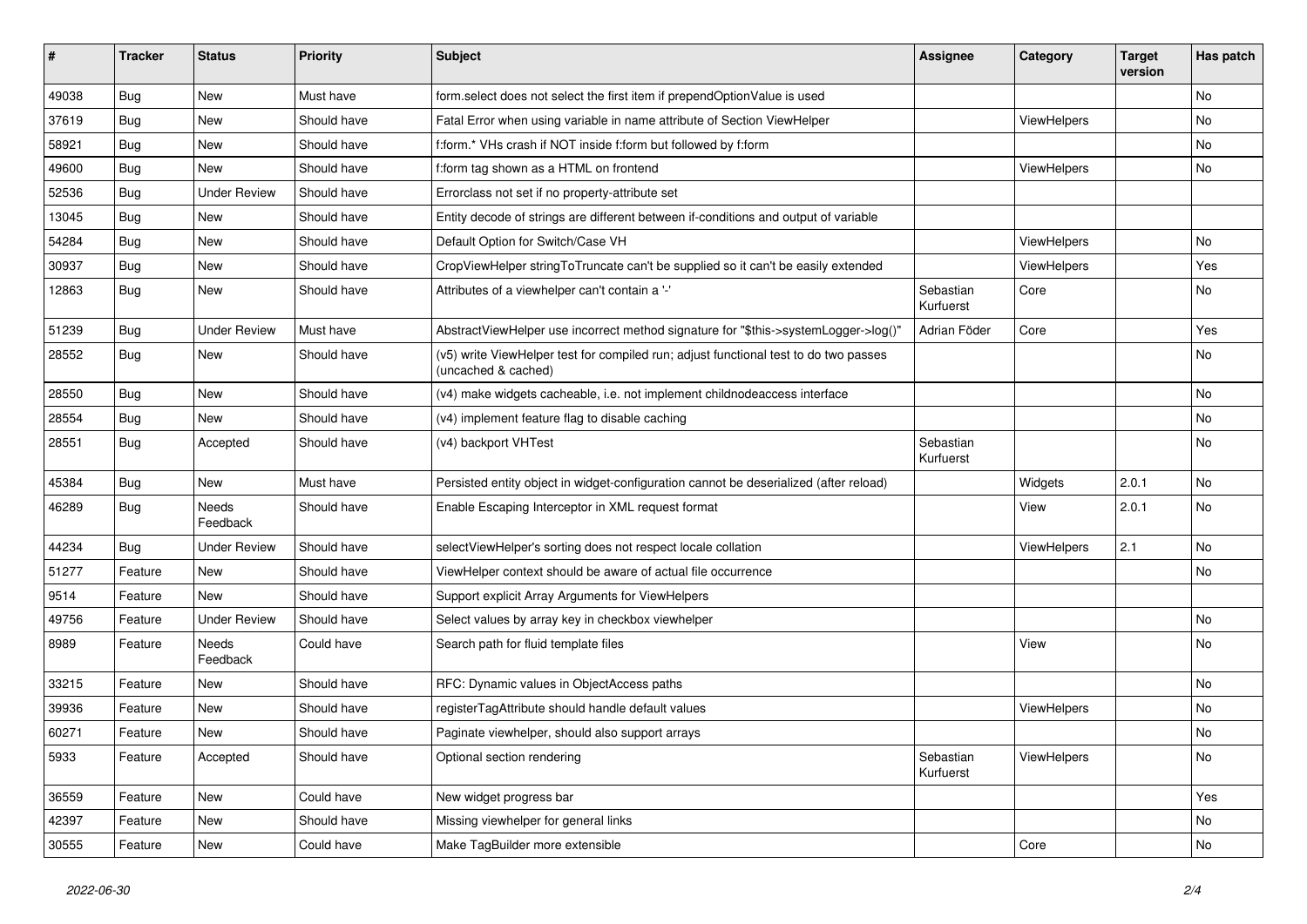| #     | <b>Tracker</b> | <b>Status</b>            | <b>Priority</b> | Subject                                                                                                | <b>Assignee</b>        | Category    | <b>Target</b><br>version | Has patch |
|-------|----------------|--------------------------|-----------------|--------------------------------------------------------------------------------------------------------|------------------------|-------------|--------------------------|-----------|
| 33394 | Feature        | <b>Needs</b><br>Feedback | Should have     | Logical expression parser for BooleanNode                                                              | <b>Tobias Liebig</b>   | Core        |                          | <b>No</b> |
| 51100 | Feature        | New                      | Must have       | Links with absolute URI should have the option of URI Scheme                                           |                        | ViewHelpers |                          | No        |
| 37095 | Feature        | New                      | Should have     | It should be possible to set a different template on a Fluid TemplateView inside an<br>action          | Christopher<br>Hlubek  |             |                          | <b>No</b> |
| 4704  | Feature        | <b>New</b>               | Should have     | Improve parsing exception messages                                                                     |                        | Core        |                          |           |
| 9005  | Feature        | Accepted                 | Could have      | Fluid Template Analyzer (FTA)                                                                          | Sebastian<br>Kurfuerst |             |                          |           |
| 10472 | Feature        | New                      | Could have      | Fluid Standalone distribution                                                                          |                        | Core        |                          | <b>No</b> |
| 31955 | Feature        | New                      | Should have     | f:uri.widget                                                                                           |                        | Widgets     |                          | No        |
| 45153 | Feature        | New                      | Should have     | f:be.menus.actionMenuItem - Detection of the current select option is insufficient                     |                        |             |                          | No        |
| 45345 | Feature        | Needs<br>Feedback        | Should have     | Easy to use comments for fluid that won't show in output                                               |                        |             |                          |           |
| 1907  | Feature        | New                      | Could have      | Default values for view helpers based on context                                                       |                        | Core        |                          |           |
| 3725  | Feature        | New                      | Could have      | <b>CSS Engine</b>                                                                                      | Christian Müller       | ViewHelpers |                          | No        |
| 52640 | Feature        | <b>Under Review</b>      | Should have     | Create an UnlessViewHelper as opposite to the IfViewHelper                                             | Marc Neuhaus           |             |                          | No        |
| 7608  | Feature        | New                      | Could have      | Configurable shorthand/object accessor delimiters                                                      |                        | Core        |                          | Yes       |
| 38130 | Feature        | New                      | Should have     | Checkboxes and multiple select fields should have an assignable default value                          |                        |             |                          | No        |
| 60181 | Feature        | New                      | Could have      | Caching mechanism for Fluid Views/Templates                                                            |                        | View        |                          | No        |
| 3291  | Feature        | <b>Needs</b><br>Feedback | Should have     | Cacheable viewhelpers                                                                                  |                        |             |                          | <b>No</b> |
| 46545 | Feature        | New                      | Should have     | Better support for arrays in options of SelectViewHelper                                               |                        |             |                          | No        |
| 48355 | Feature        | New                      | Could have      | Assign output of viewhelper to template variable for further processing.                               |                        |             |                          |           |
| 36410 | Feature        | <b>New</b>               | Should have     | Allow templates to send arguments back to layout                                                       |                        | ViewHelpers |                          | <b>No</b> |
| 40081 | Feature        | New                      | Should have     | Allow assigned variables as keys in arrays                                                             |                        |             |                          | No        |
| 60003 | Feature        | <b>New</b>               | Should have     | Add required-Attribute to f:form.password                                                              |                        | ViewHelpers |                          | No        |
| 46257 | Feature        | <b>Under Review</b>      | Should have     | Add escape sequence support for Fluid                                                                  |                        | Core        |                          | No        |
| 43346 | Feature        | Under Review             | Should have     | Allow property mapping configuration via template                                                      | Karsten<br>Dambekalns  | ViewHelpers | 2.1                      | No        |
| 62346 | Feature        | New                      | Could have      | f:comment should have high precende                                                                    |                        | Core        | 3.x                      | No        |
| 34309 | Task           | New                      | Could have      | Unknown ViewHelpers cause exception - should be handled more graceful                                  |                        | ViewHelpers |                          | No        |
| 10911 | Task           | New                      | Should have     | Tx_Fluid_ViewHelpers_Form_AbstractFormViewHelper->renderHiddenIdentityField<br>should be more reliable |                        | ViewHelpers |                          | No        |
| 46091 | Task           | Needs<br>Feedback        | Should have     | Show source file name and position on exceptions during parsing                                        |                        |             |                          | No        |